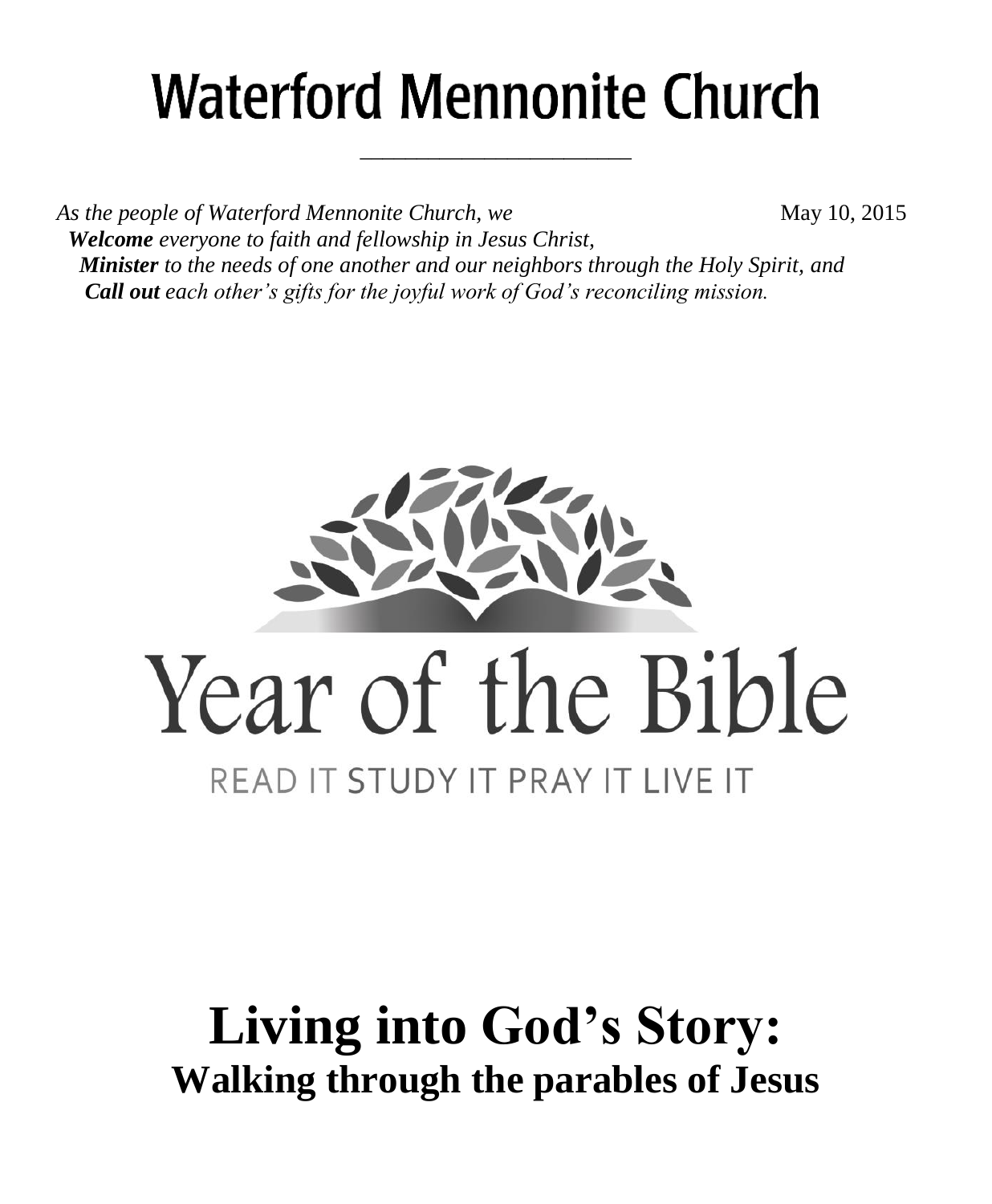| <b>Visualizing Scripture</b>                                                  |                                               | Loanne Harms, Anna Myers                                                             |
|-------------------------------------------------------------------------------|-----------------------------------------------|--------------------------------------------------------------------------------------|
| Prelude                                                                       |                                               | Andrew Smucker, Colin Judson, Alex Berkey,                                           |
|                                                                               |                                               | Samantha Stoltzfus, Christina Herrmann, Miranda Pfahler, et al.                      |
| Gathering song                                                                |                                               | J.D. Smucker and Anne Lehman                                                         |
|                                                                               | I will sing unto the Lord                     |                                                                                      |
|                                                                               | Now the green blade riseth<br>Gentle shepherd | H 352                                                                                |
| Welcome call to worship                                                       |                                               | Emma Bontrager, Kassy Miller                                                         |
|                                                                               | Prayer and lighting of the peace lamp*        |                                                                                      |
| Offering (Mennonite Education fund unless designated)                         |                                               | Colin Judson, Felix Pérez-Diener                                                     |
|                                                                               |                                               | Please pass the friendship pads as we give our offerings.                            |
|                                                                               |                                               | Receiving Chris & Lori Judson and Bob & Leah Shetler as new members ( $2nd$ service) |
| Walking through the parables of Jesus                                         |                                               |                                                                                      |
| Introduction                                                                  |                                               | Cedric Brenneman                                                                     |
|                                                                               | Lord of the dance                             |                                                                                      |
| <b>Mustard Seed</b>                                                           |                                               | Levi Graber                                                                          |
|                                                                               | The kingdom of God                            | H 224                                                                                |
| Lost sheep (children's time)                                                  |                                               | Maddie Chupp, Melissa Chupp                                                          |
| Sheep and goats                                                               | <b>Brothers and sisters</b>                   | Samantha Stoltzfus<br>H 142                                                          |
| Sower                                                                         |                                               | Wes Beck, Emma Bontrager, Axel Brown,                                                |
|                                                                               |                                               | Isabella Hartzler, Samantha Stoltzfus                                                |
|                                                                               | Seed, scattered and sown                      | H 454                                                                                |
| Prodigal son                                                                  |                                               | Christina Herrmann                                                                   |
|                                                                               | Far, far away from my loving father           | H 139                                                                                |
| Wedding banquet                                                               |                                               | Felix Pérez-Diener, Nathan Oostland,                                                 |
|                                                                               |                                               | Kassy Miller, Anna Myers, Miranda Pfahler                                            |
| "One more parable"                                                            |                                               | Lyle Miller                                                                          |
| Wise and foolish builders                                                     |                                               | Wes Beck/Maddie Chupp                                                                |
|                                                                               |                                               | The wise man built his house upon the rock                                           |
|                                                                               | My hope is built on nothing less              | H 343                                                                                |
| Stephen Ministry commissioning                                                |                                               | <b>Stephen Ministry leaders</b>                                                      |
| Congregational prayer                                                         |                                               | Lyle Miller                                                                          |
| Introduction to Pay it Forward                                                |                                               | Axel Brown                                                                           |
| hearing "One more parable"                                                    |                                               | Junior MYF drama                                                                     |
| <b>Benediction</b>                                                            |                                               | Emma Bontrager, Kassy Miller                                                         |
| Sending with reflections                                                      | You are salt for the earth                    | H 226                                                                                |
| $H = Hymnal$ : A Worship Book; $SI = Sing$ the Journey; $SS = Sing$ the Story |                                               |                                                                                      |

<sup>\*</sup>We light the peace lamp every Sunday to lament all unnecessary and violent loss of life around the world.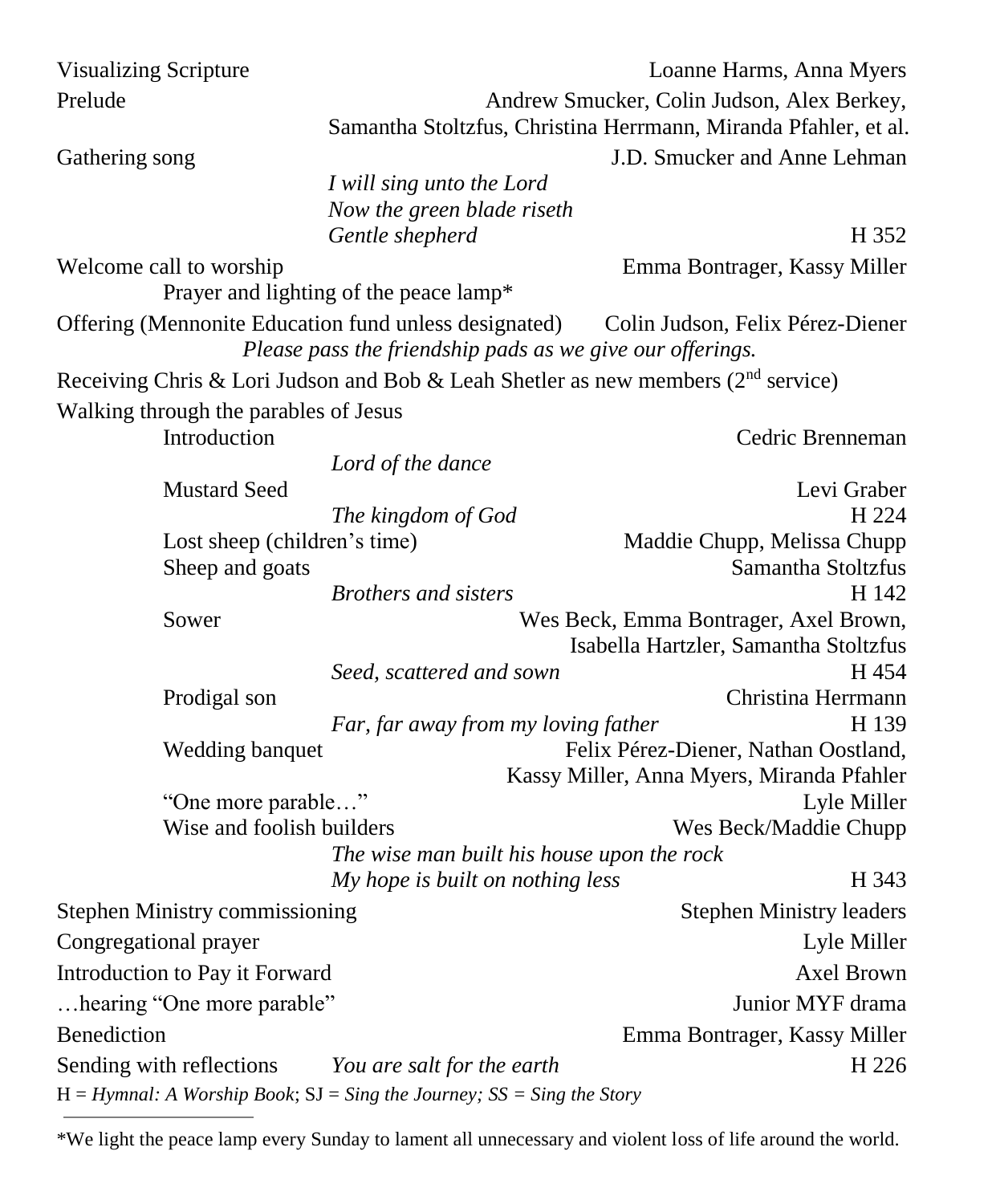# **Prayers for Brothers and Sisters**

- We give thanks and praise to God for *all of the nurturing women in our lives* who have served as mothers, grandmothers, aunts, teachers, mentors, friends, sponsors, and guides on our spiritual journeys.
- We thank God for the 18 years of custodial service that *Judy Kniesly* has provided as she concludes her time with us on May 16.
- Pastor *Neil Amstutz* as he prepares for renewal leave beginning May 25.
- *Lee, Karen, Miranda and Isaac Pfahler*, as on Wednesday Lee begins a 15-month Clinical Pastoral Education (CPE) placement at the St. Joseph Medical Center.
- *Jane Otto,* recovering from repeat hip replacement surgery.
- *Mike Yordy,* as he continues discerning with IN-MI Mennonite Conference on planting a new church in Goshen with a vision of reaching out to the broken in our community who need a church home.
- With thanksgiving for *all who volunteer to minister to some of the youngest in our midst* by serving in the nursery during our times of worship and nurture.
- Pray *that God's peace would reign over Benin Bible Institute*, that the institution would stay connected to the Lord and faithful to His mission.
- *Edgardo Sánchez*, a church leader in Argentina and globally through Mennonite World Conference, died Easter Sunday morning. Pray for *his wife, Erica, and his three children, the Argentina Mennonite Church, and the Mennonite Mission Network partnerships* for which he provided guidance.

# **Welcome, Guests**

Large print copies of the bulletin and the hymnal and hearing aid systems are available from the ushers. Worship bags for children are available at the back door; please pick one up as you enter. You are encouraged to bring infants through age two children to the nursery. Pick up the newsletter, *Buzz,* from the welcome kiosk in the foyer.

# **Welcome Team**

| Greeter/Hosts  | Henry and Fanny Mast; Sheldon Swartz                                |
|----------------|---------------------------------------------------------------------|
| <b>Ushers</b>  | Ken Otto, Ken Houtz, Merv Chupp $(1st)$ ;                           |
|                | Bonnie Miller, Emily Landis, Herb Resler (2 <sup>nd</sup> )         |
| <b>Nursery</b> | Cindy & Micaela Yoder $(1st)$ ; Ami & Rich Schlamersdorf (nurture); |
|                | Julie Yoder, Sandy Kauffman (2 <sup>nd</sup> )                      |
| Audiovisual    | Len and Kathy Emery; Mark Daniels, Tony Miller                      |

# **Today**

| $8:00/10:45$ a.m. Worship |                                                   |
|---------------------------|---------------------------------------------------|
| $9:15$ a.m.               | Coffee and fellowship                             |
| $9:30$ a.m.               | Nurture hour—classes for all ages                 |
| $12:00$ p.m.              | College students' fellowship meal/Fellowship Hall |